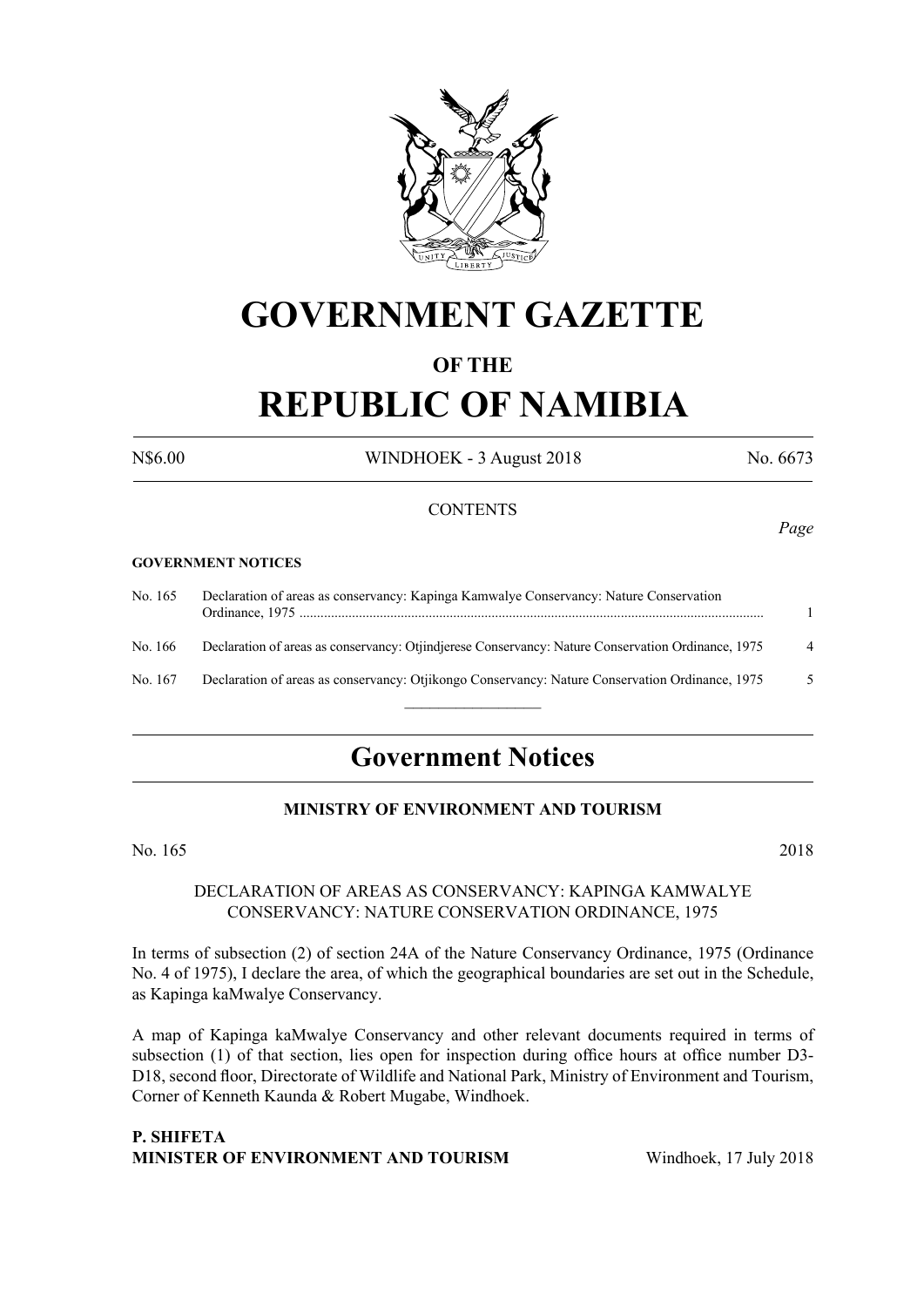### **SCHEDULE**

### DESCRIPTION OF GEOGRAPHICAL BOUNDARIES OF KAPINGA KAMWALYE CONSERVANCY, KAVANGO EAST REGION

The Kapinga kaMwalye Conservancy is situated in the Shambyu tribal district and falls into the two political constituencies of Mashare and Rundu Rural in the Kavango East Region. The communal conservancy covers an area of 1301 km<sup>2</sup> and is situated approximately 20 km east of Rundu. The conservancy is reached by national road B8 travelling from Rundu in an eastwards direction towards Divundu. The national road B8 and the Okavango River form the northern boundary of the conservancy while the Shambyu farms make up its southern most boundary. A cutline forms most of the eastern boundary of the conservancy while district road D3448, the boundary of Likwaterera Community Forest, the boundary of the Shambyu farms and a cutline form the westernmost boundary of the conservancy.

Point A marks the beginning of the north-western corner of the conservancy and is situated on the southern side of national road B8. From Point A the northern boundary of the conservancy is running in an eastward direction along the southern side of national road B8 to Point B and subsequently to Point C. From Point C the boundary turns into a north-westerly direction until reaching Point D, following a dirt road leading towards the Okavango River. From Point D, situated at the bank of the Okavango River, the boundary continues in an easterly direction, following the right bank of the Okavango River, until reaching Point E north-west of Rundjarara village. From Point E the boundary is turning towards the south until Point F, which is situated on the northern side of district road D3402. From Point F the boundary is running in a southern direction and following a cutline, until reaching Point G, which is situated on the southern side of national road B8. From Point G, the boundary is running further south, following the cutline up to Point H, which is situated on district road D3447 and west of Shinunga Village, marking the end of the cutline. From Point H the boundary is running in a south-westward direction to Point J, and then further south-west to Point K, situated east of Baramasoni village, and to Point L. Point L is situated on the northern boundary of a block of farms, which are proposed to be proclaimed as small scale commercial farms and are situated north of the Shanbyu Block B small scale commercial farms. From Point L, situated on the northern boundary of the proposed farm Hashakeho, the boundary follows the northern boundary of the proposed farms in a westerly direction to Point M, which marks the north-eastern corner of proposed farm Shingomba, then to point N, marking the north-eastern corner of proposed farm Upeme Wandjimi, and further to point O on the northern boundary of proposed farm Upeme Wandjimi. From Point O the boundary is turning into a south-westerly direction to Point P and Q and then further south-east to Point R, following the western boundary of the proposed farm Upeme Wandjimi. From Point R, which marks the northern corner of Farm Mbura Hauwa No. 1587, the boundary runs westwards to Point S, which marks the north-western corner of Farm Mbura Hauwa No. 1587, and then runs further south-east to Point T, which is the south-western and north-western corner of Farm Mbura Hauwa No. 1587 and Farm Sadwere Mbamba No. 1579 respectively. From Point T the boundary is running along the western boundary of Farm Sadwere Mbamba No. 1579 in a south-eastwards direction to Point U and then in a south-westward direction to Point V, which marks the most western corner of Farm Sadwere Mbamba No. 1579. From Point V the boundary follows the northern and western boundary of unregistered farm Maporeya, running from Point V to Point W in a south-westerly and then to Point X in a north-westerly direction. Then the boundary is running south to Point Y, then south-west to Point Z, situated at Maporeya Village. From Point Z the boundary follows district road D3447 in a westerly direction to Point a, which is the turn-off to district road D3424 at Mpumalanga Village. From Point a, the boundary runs north along road D3424 to Point b, which is situated on the southern boundary of Farm Shaiwe No. 1584. Then the boundary is turning east following the southern boundary of Farm Shaiwe No. 1584 to Point c, which is the south-eastern corner of Farm Shaiwe No. 1584, then following the southern border of Farm Kwantjuvir No. 1583 until Point d, which is the south-eastern corner of Farm Kwantjuvir No. 1583. Then turning north following the eastern border of Farm Kwantjuvir No. 1583 until Point e, which is marking the northeastern corner of Farm Kwantjuvir No. 1583. Then turning west, following the northern boundary of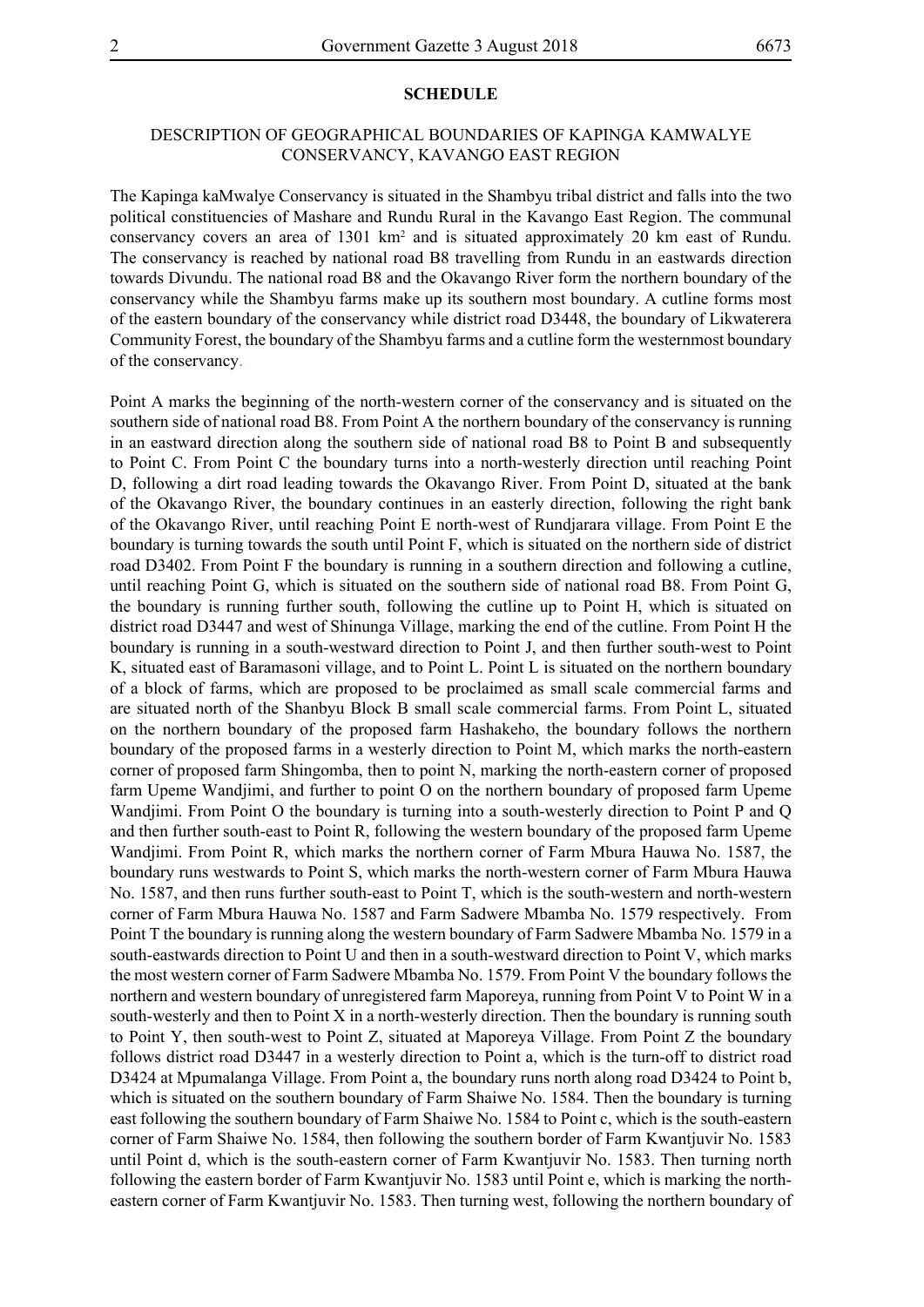Farm Kwantjuvir No. 1583 until Point f, marking the north-western corner of Farm Kwantjuvir No. 1583. Then further westwards, following the northern boundary of Farm Shaiwe No. 1584 and Farm Shaviningu No. 1585, until Point g, which is situated on the northern border of Farm Shaviningu No. 1585 and marking the south-eastern boundary of Likwaterera Community Forest. From Point m the boundary runs in a northerly direction along the eastern border of Likwaterera Community Forest and along district road D3424, passing through Points h, i and j until reaching Point k at Shiwandamo village. From Point k the boundary is running in a northerly direction along the border of Likwaterera Community Forest until Point m, marking the north-eastern corner of Likwaterera Community Forest at Goñwa village. Then further turning west along the northern border of Likwaterera Community Forest until Point n, from which the boundary is turning northwards and running along a cutline through Point o until back to the beginning Point A.

| <b>POINT</b>     | <b>LATITUTE (DECIMAL DEGREES)</b> | <b>LONGITUDE (DECIMAL DEGREES)</b> |
|------------------|-----------------------------------|------------------------------------|
| A                | $-17.938480$                      | 19.924130                          |
| $\mathbf B$      | -17.943590                        | 20.026110                          |
| $\mathcal{C}$    | $-17.934810$                      | 20.126570                          |
| D                | $-17.908510$                      | 20.119290                          |
| E                | $-17.877950$                      | 20.295460                          |
| $\mathbf F$      | $-17.888460$                      | 20.295710                          |
| G                | $-17.928600$                      | 20.294950                          |
| H                | $-18.140820$                      | 20.295380                          |
| $\bf J$          | $-18.157658$                      | 20.234135                          |
| K                | $-18.190984$                      | 20.211520                          |
| $\mathbf{L}$     | $-18.227225$                      | 20.200013                          |
| M                | $-18.227279$                      | 20.192250                          |
| ${\bf N}$        | -18.230889                        | 20.152929                          |
| $\mathcal{O}$    | $-18.231857$                      | 20.117487                          |
| $\, {\bf p}$     | $-18.247351$                      | 20.102141                          |
| Q                | $-18.247656$                      | 20.099263                          |
| $\mathbf R$      | $-18.266212$                      | 20.105337                          |
| ${\bf S}$        | $-18.265914$                      | 20.082193                          |
| T                | $-18.290574$                      | 20.073109                          |
| $\mathbf U$      | $-18.312212$                      | 20.075703                          |
| $\mathbf{V}$     | $-18.320905$                      | 20.067668                          |
| W                | $-18.322541$                      | 20.055623                          |
| X                | $-18.317761$                      | 20.041249                          |
| Y                | $-18.328358$                      | 20.041662                          |
| Z                | $-18.346459$                      | 20.029728                          |
| a                | $-18.352260$                      | 19.998640                          |
| $\mathbf b$      | $-18.216780$                      | 19.992286                          |
| $\mathbf c$      | $-18.217202$                      | 20.035097                          |
| d                | $-18.217597$                      | 20.085791                          |
| e                | $-18.171677$                      | 20.085342                          |
| $\mathbf f$      | $-18.171438$                      | 20.039399                          |
| g                | $-18.171200$                      | 19.981440                          |
| $\boldsymbol{h}$ | $-18.158880$                      | 19.981060                          |
| $\rm i$          | $-18.141000$                      | 19.971450                          |
| j                | $-18.131780$                      | 19.969540                          |

List of geographic boundary coordinates (WGS84) of Kapinga kaMwalye Conservancy: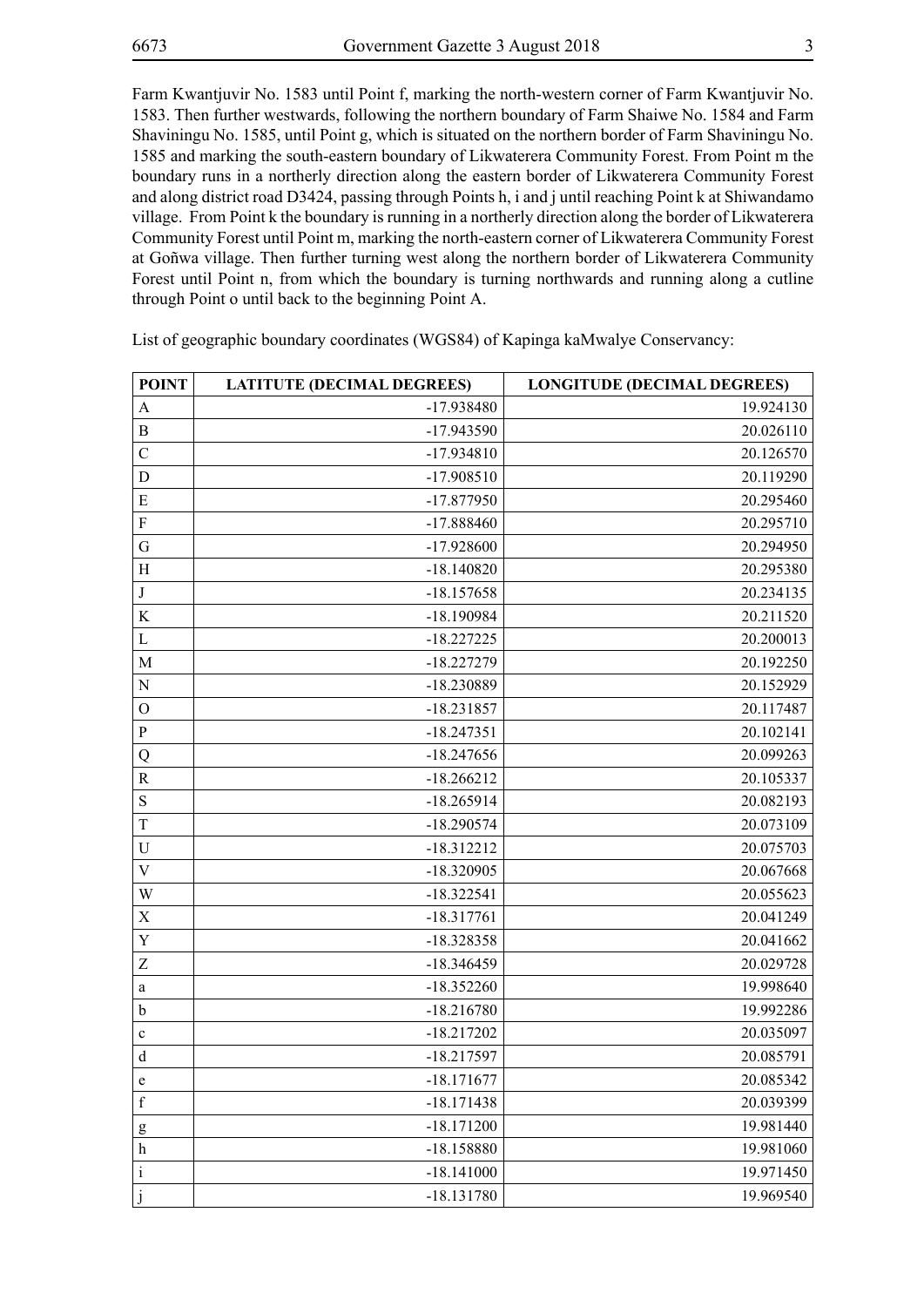| k        | $-18.118690$ | 19.962160 |
|----------|--------------|-----------|
| m        | $-18.086440$ | 19.958280 |
| n        | $-18.082670$ | 19.925750 |
| $\Omega$ | $-18.054760$ | 19.925390 |
|          |              |           |

### **MINISTRY OF ENVIRONMENT AND TOURISM**

No. 166 2018

### DECLARATION OF AREAS AS CONSERVANCY: OTJINDJERESE CONSERVANCY: NATURE CONSERVATION ORDINANCE, 1975

In terms of subsection (2) of section 24A of the Nature Conservancy Ordinance, 1975 (Ordinance No. 4 of 1975), I declare the area, of which the geographical boundaries are set out in the Schedule, as Otjindjerese Conservancy.

A map of Otjindjerese Conservancy and other relevant documents required in terms of subsection (1) of that section, lies open for inspection during office hours at office number D3-D18, second floor, Directorate of Wildlife and National Park, Ministry of Environment and Tourism, Corner of Kenneth Kaunda & Robert Mugabe, Windhoek.

### **P. Shifeta Minister of Environment and Tourism** Windhoek, 17 July 2018

### **SCHEDULE**

### DESCRIPTION OF GEOGRAPHICAL BOUNDARIES OF OTJINDJERESE CONSERVANCY, KUNENE REGION

The Otjindjerese Conservancy is situated in the political constituencies of Opuwo Urban and Epupa in the Kunene Region. The communal conservancy covers an area of 731 km<sup>2</sup>. The Ombazu and Ombombo conservancies form the northern boundary of the conservancy while the Okongoro Conservancy makes up parts of southern boundary. The Okatjandja Kozomenje Conservancy borders the Otjindjerese Conservancy in the west. The Opuwo Townlands are excluded from the conservancy.

Point 1 marks the beginning of the boundary. Point 1 is situated at the north-western corner of the conservancy and is a common boundary point with Okatjandja Kozomenje and Ombazu conservancies. From point 1 the boundary of the Otjindjerese Conservancy runs east along the southern boundary of the Ombazu Conservancy to point 2, which is the common boundary point between Ombazu and Ombombo conservancies. From point 2 the boundary follows the southern boundary of Ombombo Conservancy in an easterly direction through point 3, point 4, Point 5, point 6, point 7, point 8 to point 9, which is the south-eastern corner point of Ombombo Conservancy. From point 9 the boundary runs southwards through point 10 to point 11, which is the north-eastern corner point of the Okongoro Conservancy. From point 11 the boundary runs along the northern border of the Okongoro Conservancy in a western direction through point 12 and point 13 to point 14, which is the northwestern corner boundary point of the Okongoro Conservancy. From point 14 the boundary runs in a north-western direction to point 15, then in a south-western direction to point 16 and point 17 to point 18, which is situated on the eastern boundary of the Okatjandja Kozomenje Conservancy. From point 18 the boundary follows the boundary of the Okatjandja Kozomenje Conservancy in a north-westerly direction back to the beginning at point 1

List of geographic boundary coordinates (WGS84) of Otjindjerese Conservancy: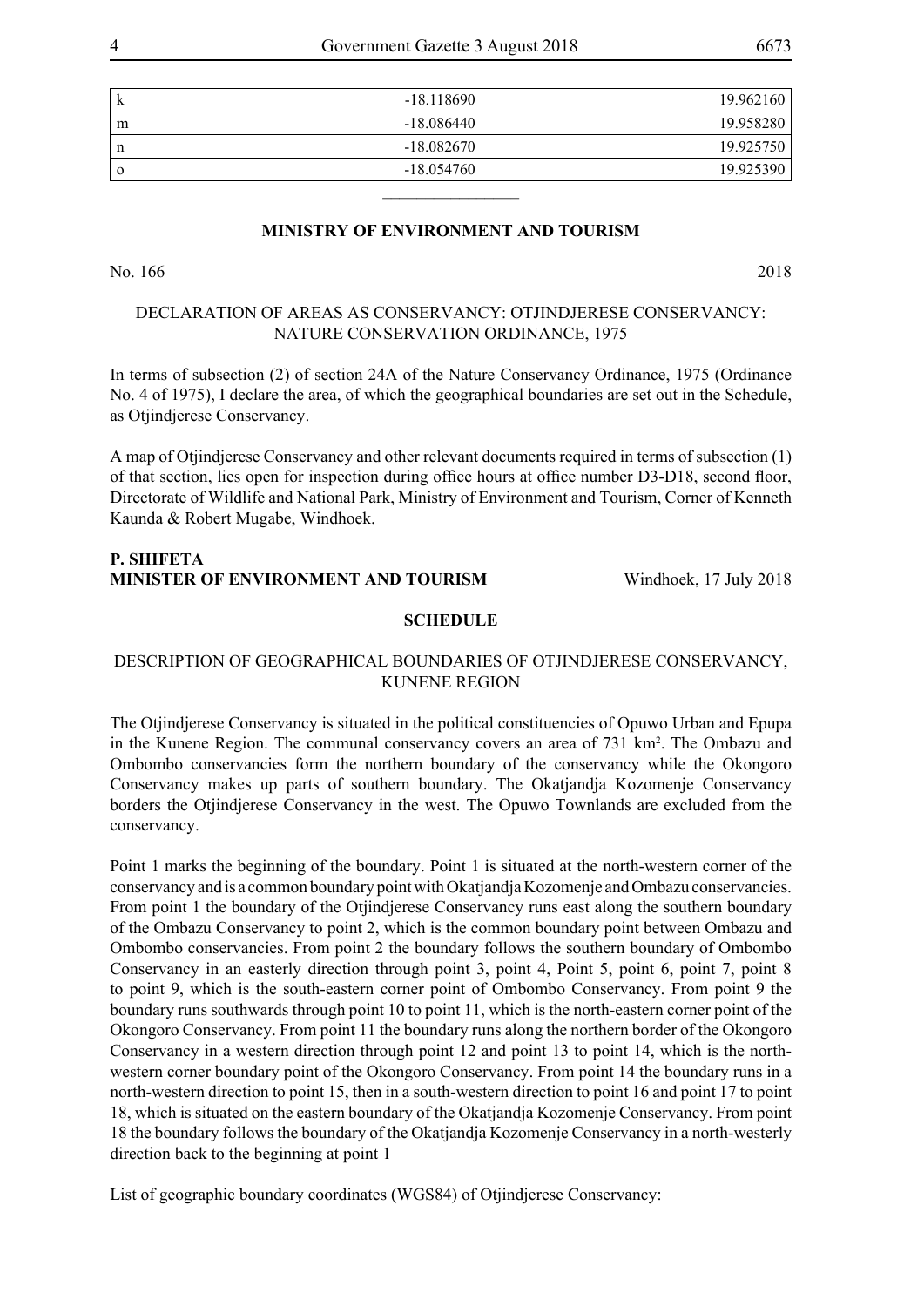| <b>POINT</b> | <b>LATITUDE</b> | <b>LONGITUDE</b> |
|--------------|-----------------|------------------|
| 1            | $-18.031080$    | 13.776030        |
| 2            | $-18.030860$    | 13.790750        |
| 3            | $-18.027500$    | 13.807890        |
| 4            | $-18.017660$    | 13.854640        |
| 5            | $-18.003560$    | 14.028360        |
| 6            | $-17.965080$    | 14.237320        |
| $\tau$       | $-17.966550$    | 14.249510        |
| 8            | $-17.962550$    | 14.248050        |
| 9            | $-17.963600$    | 14.255900        |
| 10           | $-17.965600$    | 14.255290        |
| 11           | $-18.104800$    | 14.269210        |
| 12           | $-18.133500$    | 14.144770        |
| 13           | $-18.142700$    | 14.047980        |
| 14           | $-18.141200$    | 13.946520        |
| 15           | $-18.114200$    | 13.907060        |
| 16           | $-18.130300$    | 13.881030        |
| 17           | $-18.145100$    | 13.873820        |
| 18           | $-18.152860$    | 13.838600        |
|              |                 |                  |

### **MINISTRY OF ENVIRONMENT AND TOURISM**

No. 167 2018

### DECLARATION OF AREAS AS CONSERVANCY: OTJIKONGO CONSERVANCY: NATURE CONSERVATION ORDINANCE, 1975

In terms of subsection (2) of section 24A of the Nature Conservancy Ordinance, 1975 (Ordinance No. 4 of 1975), I declare the area, of which the geographical boundaries are set out in the Schedule, as Otjikongo Conservancy.

A map of Otjikongo Conservancy and other relevant documents required in terms of subsection (1) of that section, lies open for inspection during office hours at office number D3-D18, second floor, Directorate of Wildlife and National Park, Ministry of Environment and Tourism, Corner of Kenneth Kaunda & Robert Mugabe, Windhoek.

### **P. Shifeta Minister of Environment and Tourism** Windhoek, 17 July 2018

### **SCHEDULE**

### DESCRIPTION OF GEOGRAPHICAL BOUNDARIES OF OTJIKONGO CONSERVANCY, KUNENE REGION

The Otjikongo Conservancy is situated in the political constituency of Opuwo Rural in the Kunene Region. The communal conservancy covers an area of 1029 km<sup>2</sup> and is situated approximately 75 km south-west of Opuwo. The conservancy is reached by national road C43 and D3707 travelling from Opuwo in a south and then westwards direction towards Orupembe. The Otjiu-West Conservancy forms the eastern boundary of the conservancy while the Ombujokanguindi and Puros conservancies make up parts of southern boundary. The Okondjombo Conservancy borders the Otjikongo Conservancy in the north-west.